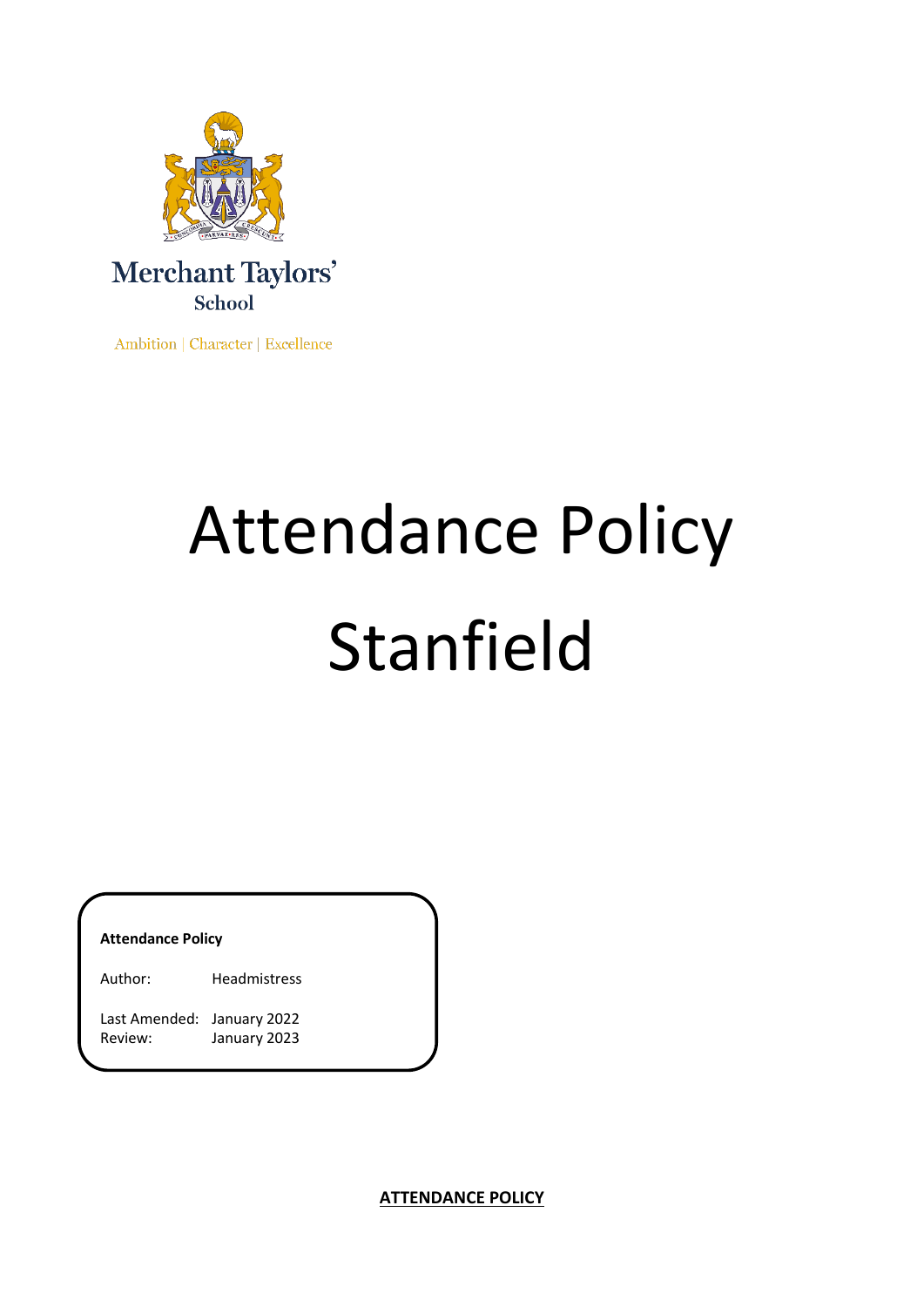Pupil attendance at Stanfield, Merchant Taylors' School is generally excellent. Many pupils will go for an entire year without missing any school and most pupils and their parents will usually keep any absence to a minimum. In cases of more prolonged absence the role of the school is usually to reassure families that such absence will not be detrimental to their child's progress. The attendance policy should therefore be read with this background in mind and Senior Managers will use sensitivity in applying it.

# **Procedures to be followed in case of absence during normal School opening:**

- Tutors will only mark as present pupils who are actually in the room at am or pm registration.
- Reception will amend the register to record the presence of those who are late who have been attending a school activity such as music.
- Parents are asked to notify Reception and the form tutor when their child is absent as appropriate. Any absences which have not been reported are first checked to see if the student is in school. If she is not, reception will ring home to find out the reason for absence.
- If further attempts to contact the parents are unsuccessful, friends will be asked if they know where the child is. Our primary concern in these cases is that a child has left for school and has failed to arrive.

# **Codes used in the event of an absence:**

*All absences must be followed up to ensure that we have an explanation and the correct code should be entered in the register by the tutor or deputy:* 

| P                | Present                                                   |
|------------------|-----------------------------------------------------------|
| H                | Family holiday authorised by the school                   |
| $\overline{I}$   | Illness - not medical or dental appointments              |
| J                | At an interview                                           |
| L                | Late arrival before the register has closed               |
| M                | Medical or dental appointments                            |
| N                | Reason for absence not yet provided                       |
| 0                | Absent from school without authorisation                  |
| $\boldsymbol{P}$ | Participating in supervised sporting activity             |
| $\boldsymbol{R}$ | Religious observance                                      |
| S                | Study leave                                               |
| U                | Arrived in school after registration                      |
| V                | Educational visit or trip                                 |
| W                | Work experience                                           |
| Y                | <b>Enforced closure</b>                                   |
| X                | If the child is shielding, self-isolating or quarantining |
|                  | because of coronavirus (COVID-19)                         |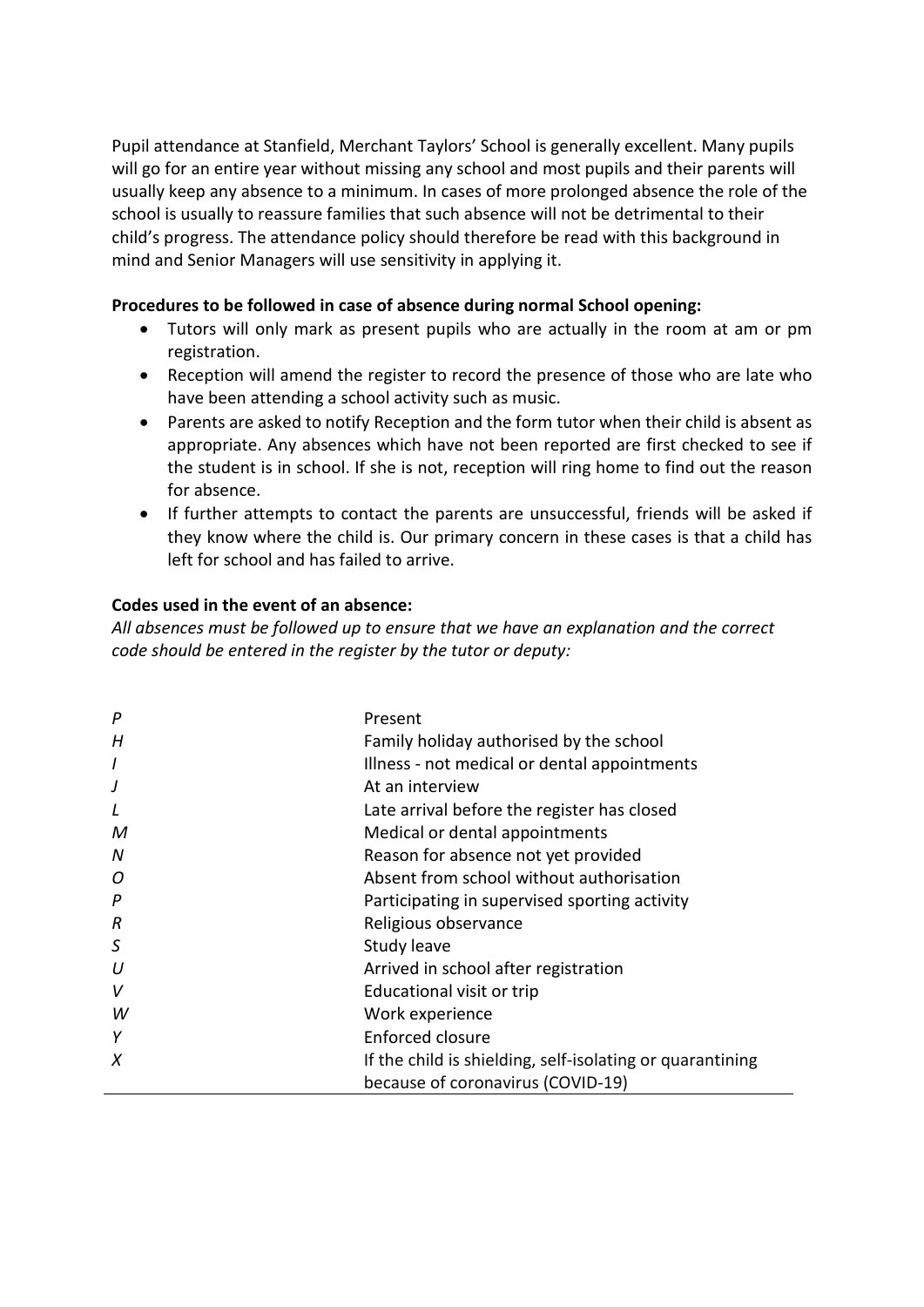# **Monitoring Attendance**

The SLT are asked to produce a termly attendance report for the school governing body (E&S Committee). The trigger point for intervention is 90% and this report should include details of:

- Letters to parents
- Meetings with parents
- Referral to EWO and/or Children's Services

To ensure that the appropriate actions are taken when pupil attendance falls below 90%, attendance is a standing item on regular pastoral meetings.

# **Registration Procedures during a school closure/lockdown/remote learning**

# **Online Registration for pupils attending remotely**

Form tutors should complete their registration for their form on 3Sys in the normal way. The register will be taken at morning registration 8:45-9am (See individual year group timetables) Reception will then follow up with phone calls to parents for those pupils who have failed to attend registration.

# **Online registration for vulnerable pupils or children of critical workers attending in school**

While parents and carers who are critical workers should keep children at home if they can, children with at least one parent or carer who is a critical worker can go to school if required. Schools should speak to parents to identify children of critical workers who need to go to school; those that do not, and are instead accessing remote learning, should be recorded as Code X.

- where parents of critical workers only need their child to attend school part-time, schools should use Code X to record the sessions that the child is not expected to attend
- where the child of a critical worker is expected to attend a session and does not do so, the school should record the absence as Code C (leave of absence authorised by the school) unless another authorised absence code is more applicable
- as usual, Code X should be used if the child is self-isolating or quarantining because of coronavirus (COVID-19)

As vulnerable children are still expected to attend school full time, they should not be marked as Code X if they are not in school (except if they are shielding, self-isolating or quarantining). If the parent of a vulnerable child wishes their child to be absent, the parent should let the school know. The Department expects schools to grant applications for leave of absence given the exceptional circumstances. This should be recorded as code C (leave of absence authorised by the school) unless another authorised absence code is more applicable.

Where schools grant a leave of absence to vulnerable children they should still speak to parents and social workers (where applicable) to explore the reasons for this and any concerns raised. The discussions should focus on the welfare of the child and ensuring the child is able to access appropriate education and support while they are at home.

### **Reporting cause for concerns during a School closure**